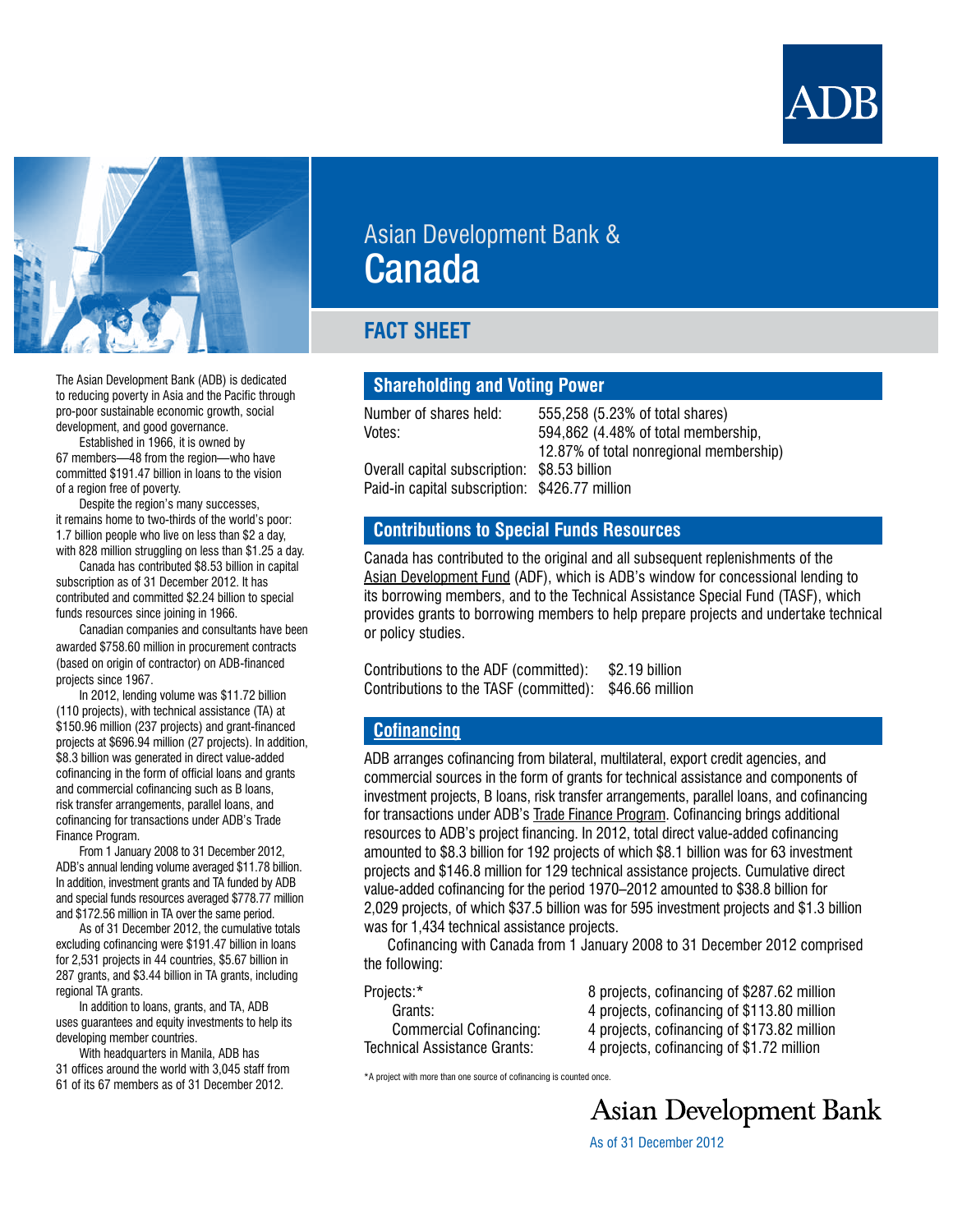A list of projects cofinanced by Canada is available here: <www.adb.org/offices/north-america/cofinancing#canada>

#### **Trust Funds**

Trust funds are key instruments to mobilize and channel grants from external sources to finance technical assistance and components of investment projects. They play an important role in complementing ADB's own grant resources. So far, bilateral, multilateral, and private sector partners have contributed about \$4.9 billion in grants, including trust funds, to ADB operations. Initially, trust funds were established through single-donor channel financing agreements targeting a number of specific sectors. Over time, ADB has been increasingly switching to multi-donor trust funds covering thematic issues. A more recent development is the establishment of trust funds under theme-focused umbrella initiatives, called financing partnership facilities, which support priority areas in ADB's long-term strategic framework, [Strategy 2020](http://www.adb.org/documents/strategy-2020-working-asia-and-pacific-free-poverty), such as water, clean energy, regional cooperation and integration, and urban sector financing.

Canada has contributed to the following trust funds:

Single-Donor Trust Fund

• Administrative Arrangement Establishing the Canadian [Cooperation Fund on Climate Change](http://www.adb.org/site/funds/funds/canadian-cooperation-fund-climate-change) – established in 2001 for projects supporting greenhouse gas emissions reduction in the People's Republic of China (PRC) and India, carbon sequestration in Indonesia, and adaptation to climate change in the Pacific developing member countries Cumulative commitment: Can\$5.24 million

Multi-Donor Trust Fund

- [Governance Cooperation Fund](http://www.adb.org/site/funds/funds/governance-cooperation-fund-gcf) established in 2001 Cumulative commitment: Can\$2.5 million
- [Gender and Development Cooperation Fund](http://www.adb.org/site/funds/funds/gender-and-development-cooperation-fund)  established in 2003
	- Cumulative commitment: Can\$2.95 million
- • [Cooperation Fund in Support of Managing for](http://www.adb.org/site/funds/funds/cooperation-fund-support-managing-development-results-mfdr)  [Development Results](http://www.adb.org/site/funds/funds/cooperation-fund-support-managing-development-results-mfdr)

Cumulative commitment: Can\$1 million

## **[Nonsovereign Operations](http://adb.org/site/private-sector-financing/main)**

As a catalyst for private investments, ADB provides financial assistance to nonsovereign public sector and private sector projects in the form of direct loans, equity investments, guarantees, B loans, and trade finance. Since its inception, ADB has approved a total of \$16.56 billion in nonsovereign financing. \$14.67 billion of which were for 276 private sector projects. Total outstanding balances and commitments of ADB's nonsovereign transactions as of 31 December 2012 totaled \$7.3 billion.

The Export Development Canada (EDC) has an equity stake of \$20 million in an investment fund in the PRC, which ADB also supported. EDC also provided a total of \$49.5 million to energy projects in the PRC and Pakistan that also received financing from ADB.

## **[Share of ADB's Procurement Contracts](http://adb.org/site/business-opportunities/operational-procurement)**

Each year, ADB provides loans to fund projects and activities in its developing member countries and several billion dollars in contracts to procure goods and consulting services.

Procurement contracts for goods and related services, civil works, and consulting services (excluding staff consultancy) under loan and technical assistance operations totaled \$7.32 billion in 2011 and \$7.68 billion in 2012. Cumulative procurement, as of 31 December 2012, was \$124.79 billion. Most contracts were awarded on the basis of international competition, which is open to firms and individuals from any ADB member, regional or nonregional.

**Canada's Share of Procurement Contracts, 2011–2012 Loans (Project and Program Loans Combined) and Technical Assistance Based on Origin of Contractor**

|                            |              |       |              |       | Cumulative          |       |
|----------------------------|--------------|-------|--------------|-------|---------------------|-------|
|                            | 2011         |       | 2012         |       | (as of 31 Dec 2012) |       |
|                            | Amount       | % of  | Amount       | % of  | Amount              | % of  |
| Item                       | (\$ million) | Total | (\$ million) | Total | (\$ million)        | Total |
| Goods, Works, and          |              |       |              |       |                     |       |
| <b>Related Services</b>    | 0.94         | 0.01  | 0.75         | 0.01  | 333.73              | 0.29  |
| <b>Consulting Services</b> | 9.30         | 2.16  | 30.85        | 6.39  | 424.87              | 5.17  |

#### **Investment Projects Cofinanced with Canada, 1 January 2008–31 December 2012**

|                            |                                                              | <b>ADB Amounta</b> | <b>Cofinancing Amount</b> |                              |
|----------------------------|--------------------------------------------------------------|--------------------|---------------------------|------------------------------|
| Country                    | Project                                                      | $$$ million)       | $$$ million)              | Type of Cofinancing $\delta$ |
| Bangladesh                 | Third Primary Education Development                          | 320.00             | 65.00                     |                              |
|                            | Second Primary Education Development Program (Supplementary) |                    | 30.00                     | G                            |
|                            | <b>Emergency Disaster Damage Rehabilitation (Sector)</b>     | 120.00             | 10.00                     |                              |
| People's Republic of China | <b>Municipal Waste to Energy</b>                             | 100.00             | 10.00                     |                              |
| Indonesia                  | Eximbank Indonesia                                           | 100.00             | 25.00                     |                              |
| Nepal                      | Governance Support Program (Subprogram I) (Supplementary)    |                    | 8.80                      |                              |
| Papua New Guinea           | Digicel Mobile Telecommunication Expansion Project           | 25.00              | 40.00                     |                              |
| Regional                   | Trade Finance Program <sup>c</sup>                           | 4.566.02           | 98.82                     |                              |

 $=$   $-$ 

a Loan, grant, or blend.

 $b$  C = commercial cofinancing, G = grant cofinancing.

c The \$1 billion limit for ADB's Regional Trade Finance Program (TFP) approved by the Board of Directors in 2009 is the maximum exposure TFP can assume at any one point in time. This limit has never been breached. Because maturities under TFP transactions tend to be short—on average less than 180 days—TFP exposure can revolve (be re-used) within a year. This explains how TFP's exposure from 2009 to 2012 was greater than its \$1 billion limit without actually breaching the limit at any one point in time.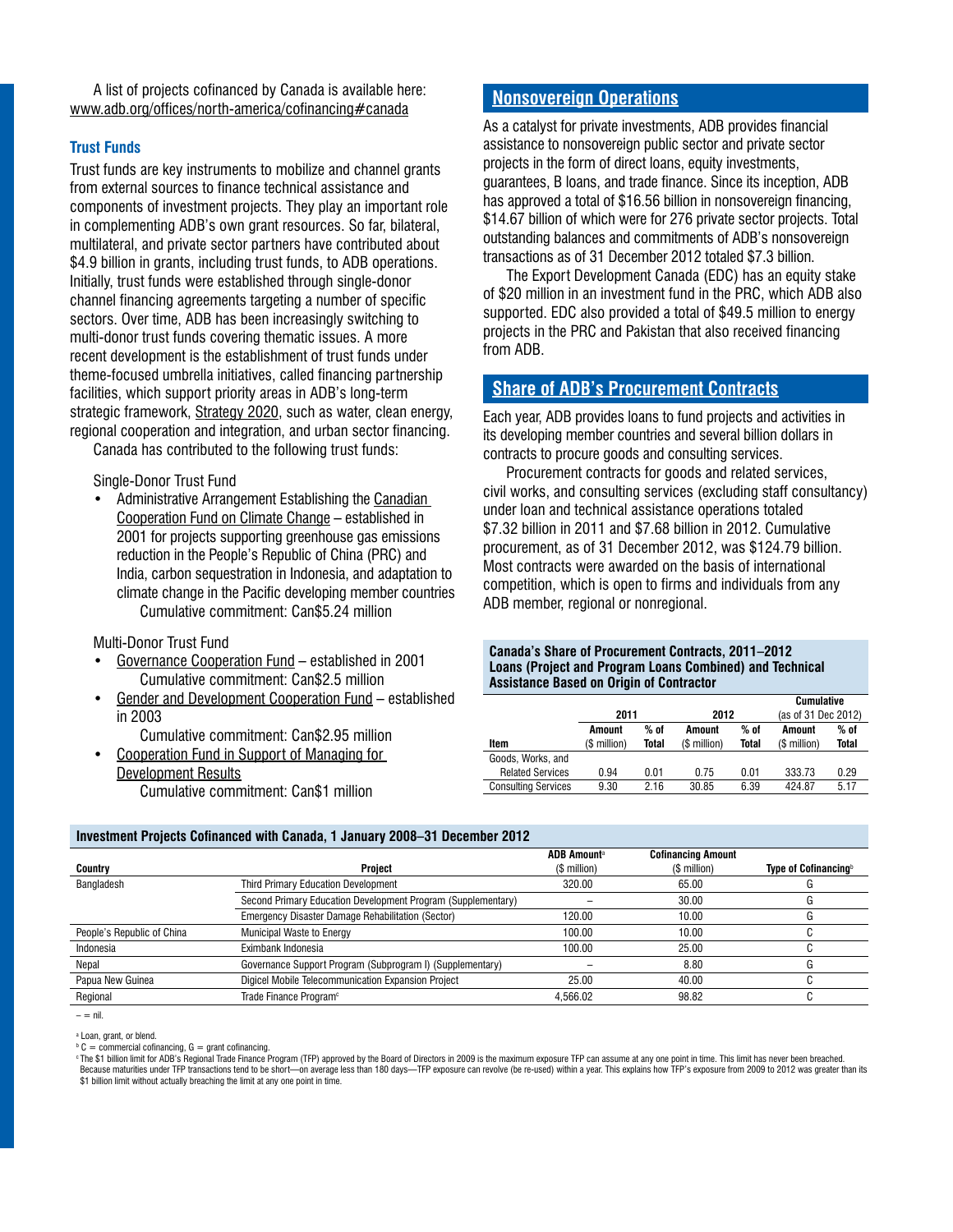## **Contractors/Suppliers Involved in ADB Projects**

From 1 January 1966 to 31 December 2012, contractors and suppliers were involved in 185,090 contracts for ADB loan projects worth \$116.58 billion. During the same period, contractors and suppliers from Canada were involved in 470 contracts for ADB loan projects worth \$333.73 million.

#### **Contractors/Suppliers from Canada Involved in ADB Loan Projects, 1 January 2008–31 December 2012**

|                                |               | Contract<br>Amount |
|--------------------------------|---------------|--------------------|
| <b>Contractor/Supplier</b>     | <b>Sector</b> | (\$ million)       |
| Global Thermoelectric Inc.     | Energy        | 2.04               |
| Queen's University             | Education     | 1.08               |
| Michael Cohen (TD Consultancy) | Finance       | 0.09               |

## **Consultants Involved in ADB Projects**

From 1 January 1966 to 31 December 2012, consultants were involved in 11,990 contracts for ADB loan projects worth \$5.11 billion. During the same period, consultants from Canada were involved in 228 contracts for ADB loan projects worth \$206.23 million.

#### **Top Consultants (Individual Consultants and Consulting Firms) from Canada Involved in ADB Loan Projects, 1 January 2008–31 December 2012**

|                                                    | <b>Number of Times</b> | <b>Contract Amount</b> |
|----------------------------------------------------|------------------------|------------------------|
| Consultant                                         | Contracted             | (\$ million)           |
| Canarail Consultants, Inc.                         |                        | 12.09                  |
| SNC-Lavalin International Inc., Canada             | 3                      | 11.66                  |
| NREM International Inc., Canada                    |                        | 5.91                   |
| Association of Canadian Community Colleges         |                        | 5.01                   |
| Hydrosult Inc.                                     | 2                      | 4.79                   |
| Engconsult Ltd.                                    |                        | 1.36                   |
| Canada Education Commission International          |                        | 0.63                   |
| ND Lea Inc. with SAI Consulting                    |                        | 0.40                   |
| Assoc. of Simon Fraser Univ. & HN TC Overseas      |                        | 0.25                   |
| Association of Universities and Colleges of Canada |                        | 0.23                   |
| Individual consultants                             | 6                      | 0.46                   |

From 1 January 1966 to 31 December 2012, consultants were involved in 26,546 contracts for ADB technical assistance projects worth \$3.1 billion. During the same period, consultants from Canada were involved in 1,071 contracts for ADB technical assistance projects worth \$218.64 million.

#### **Top Consultants (Individual Consultants and Consulting Firms) from Canada Involved in ADB Technical Assistance Projects, 1 January 2008–31 December 2012**

|                                            | <b>Number of Times</b> | <b>Contract Amount</b> |
|--------------------------------------------|------------------------|------------------------|
| <b>Consultant</b>                          | <b>Contracted</b>      | (\$ million)           |
| MMM Group Ltd.                             | 9                      | 5.59                   |
| NREM International Inc.                    |                        | 4.24                   |
| Econoler Inc.                              | 3                      | 3.09                   |
| <b>Hickling Corporation</b>                | 2                      | 2.44                   |
| Cowater International, Inc.                | 3                      | 2.11                   |
| Association of Canadian Community Colleges | 3                      | 1.77                   |
| Northwest Hydraulic Consultants Ltd.       | 2                      | 1.75                   |
| Lea International Ltd.                     | 2                      | 1.71                   |
| Engconsult Ltd.                            | 2                      | 1.09                   |
| Caelis International                       |                        | 0.56                   |
| Individual consultants                     | 308                    | 18.46                  |